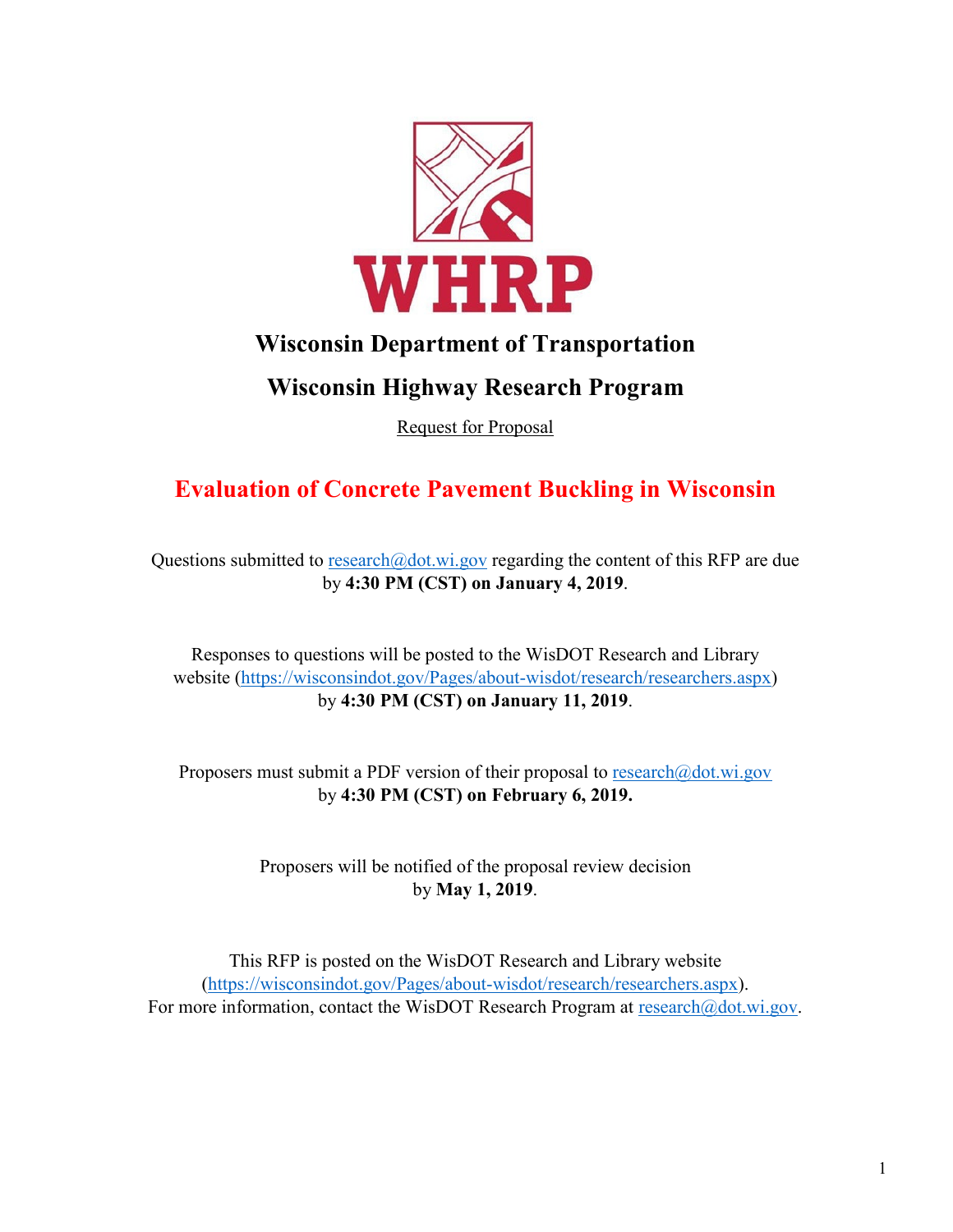### **Wisconsin Highway Research Program (WHRP) Request for Proposals (RFP) Rigid Pavement Technical Oversight Committee (TOC)**

## *Evaluation of Concrete Pavement Buckling in Wisconsin*

#### I. **Background and Problem Statement**

Buckling (i.e., blowup) in concrete pavement is caused by axial compression forces induced into the pavement by a rise in temperature and moisture<sup>1</sup>. It is a localized upward slab movement leading to the shattering of joints and cracks. It typically occurs in hot weather, usually at transverse joints that are not properly designed to allow for slab expansion. The insufficient joint widths are usually caused by the infiltration of incompressible material into the joint space and cracks. As the thermal expansion coefficient is dependent on moisture, moisture content is also an important factor for forensic studies of buckling. Because buckling incidents on concrete pavement immediately impact traffic flow and public safety, it requires urgent, costly, and time-consuming emergency repairs (i.e., full-depth repair) with full or partial lane closures. In 2018, there were 73 cases of buckling events in the State of Wisconsin. An unusually high number of buckling events have occurred in only a few locations. For example, there were multiple buckling events on USH-10 and I-39 near Stevens Point and on STH 29 just North of Eau Claire in 2017 and 2018. Buckling also occurred in newer concrete pavements as well.

This study will investigate past buckling incidents and disclose the mechanism of buckling in Wisconsin. The researchers will thoroughly inspect roadway conditions adjacent to the buckling, including historical pavement surface conditions, joint condition, roadway geometry, and surface and subsurface drainage systems. The researchers will take pavement cores and investigate air voids, coefficient of thermal expansion and joint width and performance, and visit incident sites to reveal key mechanisms and controlling parameters behind the buckling incidents. This research will also critically review concrete pavement mixture design practices and pavement construction methodologies to recommend changes with the aim of reducing future buckling events.

#### II. **Research Objectives**

The objectives of this study are to (a) investigate buckling of concrete pavements in Wisconsin roadways, (b) reveal the key mechanisms for buckling in Wisconsin with forensic studies, and (c) identify innovative methods to mitigate buckling incidents and associated costs.

#### Ш. **Scope of Work**

- A. Conduct a comprehensive literature review and assessment of pavement buckling incidents, possible causes of buckling, and applicable mitigation methods for buckled pavements.
- B. Consult various state DOTs, the FHWA, Canadian Ministries of Transportation, and industries.

1 Kerr, A.D., Shade, P.J., and Park, F., 1984. "Analysis of Concrete Pavement Blowups." *Acta Mech*, Vol. 52, pp. 201-224.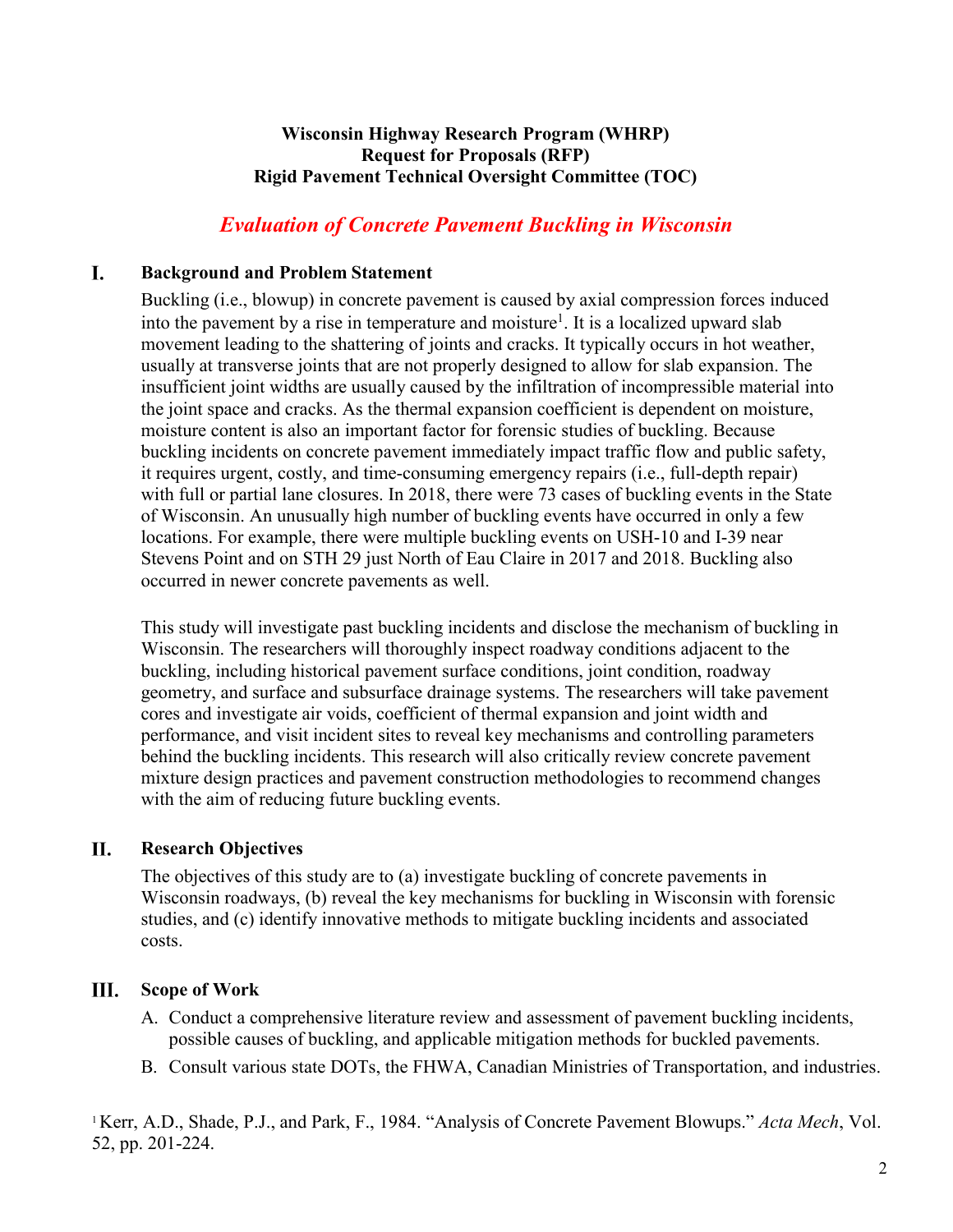- C. Identify pavement sections where buckling has occurred in Wisconsin and conduct field investigations to reveal key mechanisms and controlling parameters. Field visits should include the following tasks:
	- 1. Assessment of pavement surface and subsurface conditions (i.e., distresses on both surface and joints adjacent to where the buckling occurred) that includes joint performance, joint spacing, expansion joint width, and dowel bar alignment and base layer performance.
	- 2. Evaluation of geometrical parameters, including horizontal alignment and sag and/or crest vertical.
	- 3. Evaluation of other structures affecting pavement sections, such as proximity to intersections, bridges, railway crossings and other fixed structures.
	- 4. Observation of drainage systems including: base layer, pipes and culverts beneath the pavement.
	- 5. Collection of weather data associated with the buckling: temperatures (including sudden temperature changes before buckling events), humidity levels, months of year, etc.
	- 6. Provide historical pavement survey data as needed.
- D. Obtain concrete pavement core samples adjacent to the buckling sites identifying mechanical properties of the pavement.
- E. Design and conduct a laboratory testing program for pavement cores. Investigate the buckling phenomenon and determine methods to mitigate future buckling incidents. Use the cores from the sample extracted from the buckling incident if they are available (see Section V.B below). The laboratory testing program should focus on finding the controlling parameters for buckling incidents in typical Wisconsin environments.
- F. Assess effective techniques for mitigating buckling incidents and provide guidelines on what changes WisDOT needs to make to concrete pavement mixes and construction practices (e.g., width of expansion joints, panel width, etc.) to improve performance.
- G. Develop recommendations and guidelines to mitigate buckling in a format consistent with Wisconsin Standard Specifications, Construction and Material Manual (CMM), Facility Development Manual (FDM), and Highway Maintenance Manual and develop associated presentation materials for WisDOT practitioners.

#### **Required Testing** IV.

A. Field inspection

- 1. Thorough forensic investigation of the pavement (if samples are available) and adjacent pavement where the buckling occurred. (For multi-lane facility, the adjacent lane could be included in the field inspection.)
- 2. Optional non-destructive testing. The research team can propose methods and/or technology for non-destructive testing that are deemed to be most effective in accomplishing the project objectives.
- B. Coring samples
- C. Coring to evaluate the extent and nature of internal concrete distresses that are associated with the buckling incidents. Care should be taken to extract cores in an intact condition whenever possible. These cores need to be made available for review by WisDOT staff. Photographic documentation of all cores and core holes should also be provided.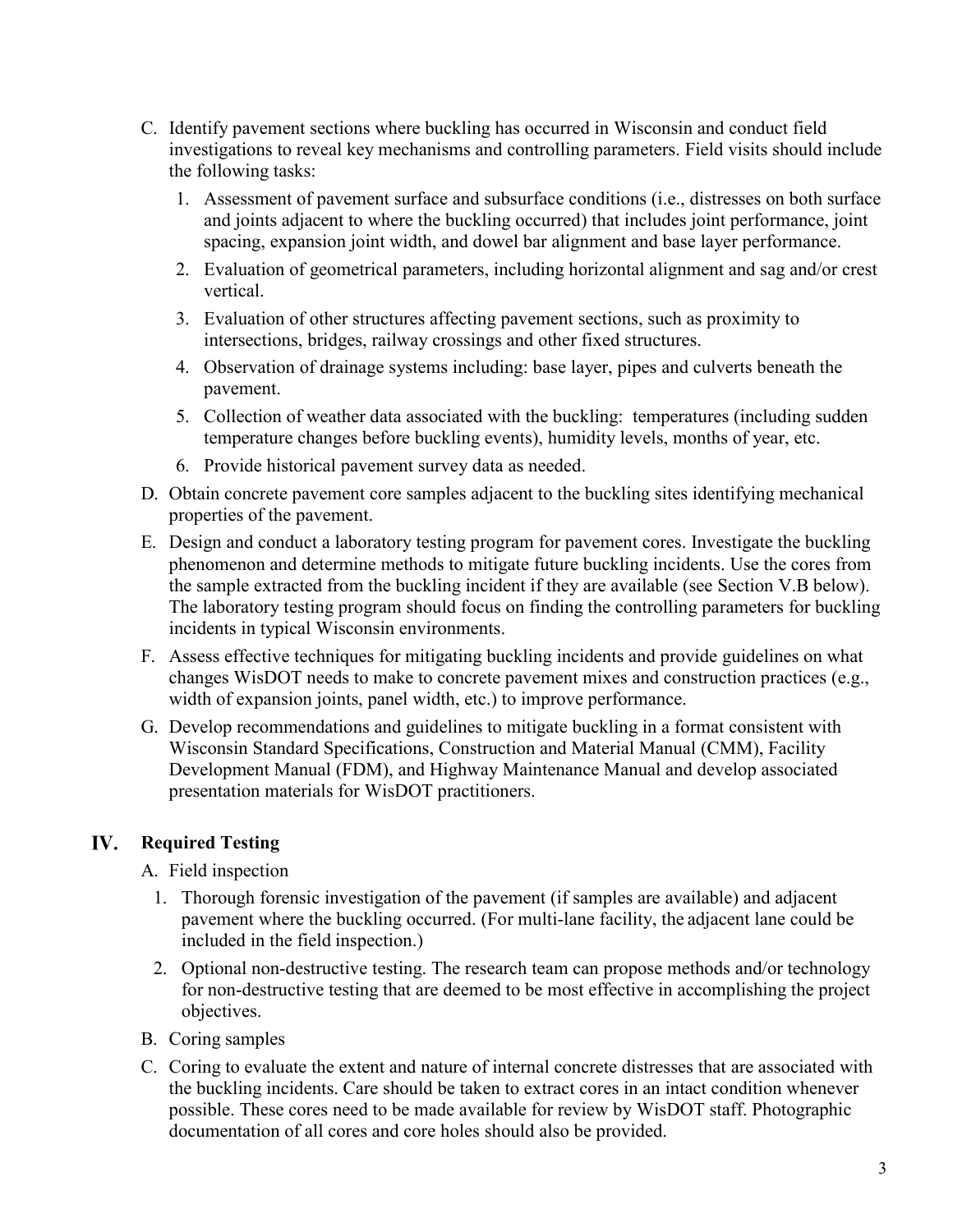#### $V_{\bullet}$ **WisDOT/TOC Contribution**

WisDOT will provide the following support through the Project Oversight Committee (POC) and WisDOT Regional Engineers:

- A. Work will be conducted with project oversight by the WHRP Rigid Technical Oversight Committee (TOC). The TOC members will appoint a Project Oversight Committee (POC) to support the successful completion of the project.
- B. WisDOT may preserve samples of pavement extracted from the buckling location if buckling samples can be collected in 2019. If available, these samples will be provided to the researcher for further investigation.
- C. The research team will not assume the availability of WisDOT staff or equipment in the proposal. If WisDOT or another entity donates equipment or staff time, a letter of commitment must be included in the proposal.
- D. WisDOT staff/TOC members can be expected to contribute a maximum of 40 hours over the duration of the project. The research team will consult with POC members in the selection of project sites.
- E. If field work on or around in-service facilities is anticipated to conduct this research then the researcher shall specify in the proposal the nature and extent of traffic control that will be required for this project including: traffic flagging, sign-age, barricades, etc., as well as the duration needed (hours/day/location). There also needs to be a discussion in the proposal of the specific traffic control support that is being requested from WisDOT. The researcher will need to coordinate the location(s) of the project fieldwork with the POC chair, WisDOT regional personnel and possibly the county personnel. The researcher should make accommodations in their proposal budget for traffic control and should not assume WisDOT will fund traffic control expenses.

#### VI. **Required Travel**

This project will require travel to the project sites across Wisconsin for documentation, measurement, and information collection. It is expected the PI will deliver the final presentation in-person in Madison, Wisconsin.

### **Deliverables**

- A. Reporting Requirements: An electronic copy of the final report delivered to WisDOT by the contract end date. This includes the report, special provisions, and pavement details. Please refer to the Implementation section for further details.
- B. Presentation Requirements: The PI is required to give an in-person Close-Out presentation to the TOC.
- C. Policy recommendations for Construction Manual, draft Specification and Special Provisions (SPV) related to implementation of buckling mitigation for concrete pavement.